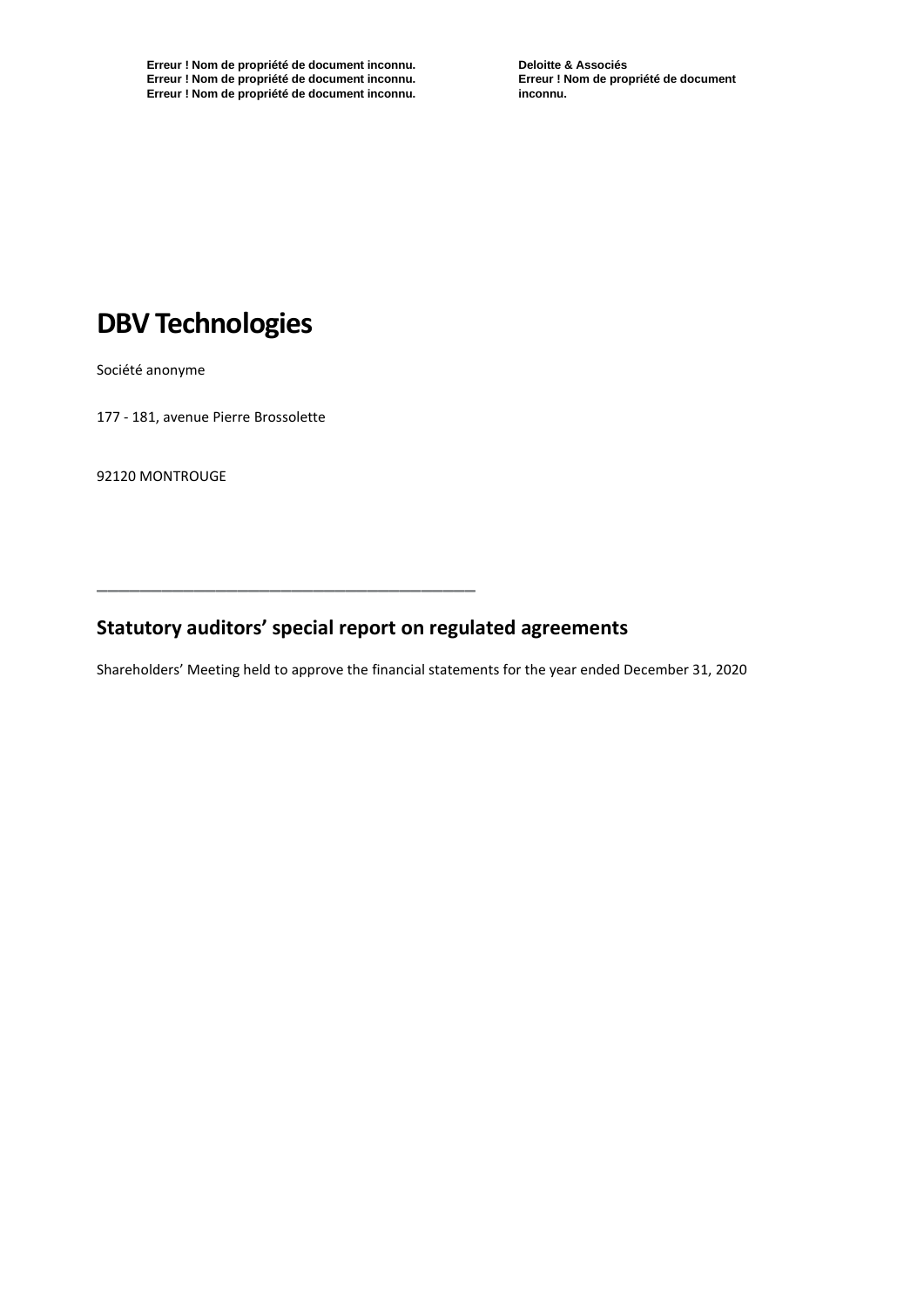

**KPMG Audit** Tour EQHO 2 Avenue Gambetta CS 60055 92066 Paris la Défense Cedex France



**Deloitte & Associés** 6, place de la Pyramide 92908 Paris La Défense Cedex France

## **DBV Technologies**

Société anonyme

177 - 181, avenue Pierre Brossolette

92120 MONTROUGE

### **Statutory auditors' special report on regulated agreements**

Shareholders' Meeting held to approve the financial statements for the year ended December 31, 2020

*This is a translation into English of the statutory auditors' report on regulated agreements issued in French and it is provided solely for the convenience of English speaking users. This report should be read in conjunction with, and construed in accordance with French law and professional auditing standards applicable in France. It should be understood that the agreements reported on are only those provided for by the French Commercial Code and that the report does not apply to those related-party transactions described in IAS 24 or other equivalent accounting standards.*

To the Shareholders' Meeting of DBV Technologies

**\_\_\_\_\_\_\_\_\_\_\_\_\_\_\_\_\_\_\_\_\_\_\_\_\_\_\_\_\_\_\_**

**\_\_\_\_\_\_\_\_\_\_\_\_\_\_\_\_\_\_\_\_\_\_\_\_\_\_\_\_\_\_\_**

In our capacity as statutory auditors of your Company, we hereby report on regulated agreements.

The terms of our engagement require us to communicate to you, based on the information provided to us, the principal terms and conditions of those agreements brought to our attention or which we may have discovered in the course of our audit, as well as the reasons justifying that such agreements are in the Company's interest, without having to express an opinion on their usefulness and appropriateness or identify such other agreements, if any. It is your responsibility, pursuant to Article R.225-31 of the French Commercial Code (*Code de commerce*), to assess the interest involved in respect of the conclusion of these agreements for the purpose of approving them.

Our role is also to provide you with the information stipulated in Article R.225-31 of the French Commercial Code relating to the implementation during the past fiscal year of agreements previously approved by the Shareholders' Meeting, if any.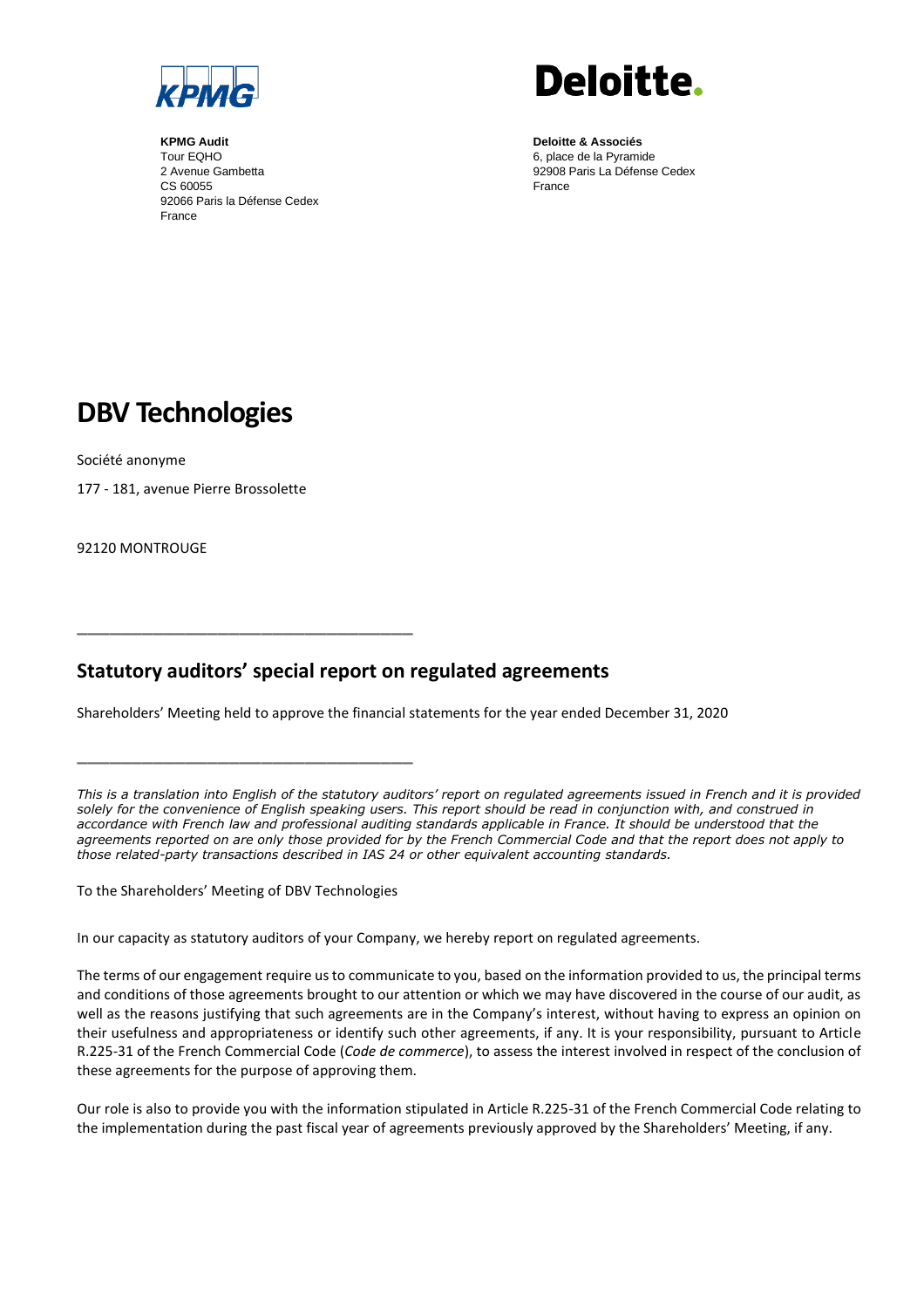We conducted the procedures that we deemed necessary in accordance with the professional guidelines of the French National Institute of Statutory Auditors (*Compagnie Nationale des Commissaires aux Comptes*) relating to this engagement. These procedures consisted in agreeing the information provided to us with the relevant source documents.

#### **1 - AGREEMENTS SUBMITTED TO THE APPROVAL OF THE SHAREHOLDERS' MEETING**

We hereby inform you that we have not been advised of any agreements that were authorized and executed during the past fiscal year to be submitted to the approval of the Shareholders' Meeting in accordance with Article L.225-38 of the French Commercial Code.

#### **2 - AGREEMENTS PREVIOUSLY APPROVED BY SHAREHOLDERS' MEETING**

#### **2-1 Agreements approved during previous years with continuing effect during the year**

Pursuant to Article R. 225-30 of the French Commercial Code, we hereby inform you that we have not been advised of any agreements, previously approved by Shareholders' Meetings of prior years, with continuing effect during the year.

#### **2-2 Agreements approved during previous years with no continuing effect during the year**

In addition, we have been informed of the following agreements, previously approved by Shareholders' Meetings of prior years, which had no effect during the year.

#### **2-2-1 Nature and purpose: Registration Rights Agreement between BAKER BROS. ADVISORS LP and DBV Technologies, authorized by the Board of Directors on March 20, 2018**

Company: BAKER BROS. ADVISORS LP

Person involved: Mr. Michael Goller (Director)

Term and conditions:

- These rights include demand registration rights and piggyback registration rights. Upon the request of BAKER BROS. ADVISORS LP, DBV Technologies would be required to file a registration statement covering the registration of Ordinary Shares, including in the form of ADS, for sale to the public.
- **•** Should DBV Technologies register its securities on its own behalf or on behalf of other security holders, under certain circumstances, more than six months following the completion of the Global Offering, BAKER BROS. ADVISORS LP would be entitled to include its Ordinary Shares or ADS in such registration. Subject to certain exceptions, the company and the underwriters may limit the number of Ordinary Shares or ADS included in an underwritten offering conducted pursuant to the terms of the Registration Rights Agreement if the underwriters believe that including such securities would adversely affect the Global Offering.
- All fees, costs and expenses of underwritten registrations would be borne by DBV Technologies and all selling expenses, including underwriting commissions, would be borne by BAKER BROS. ADVISORS LP.